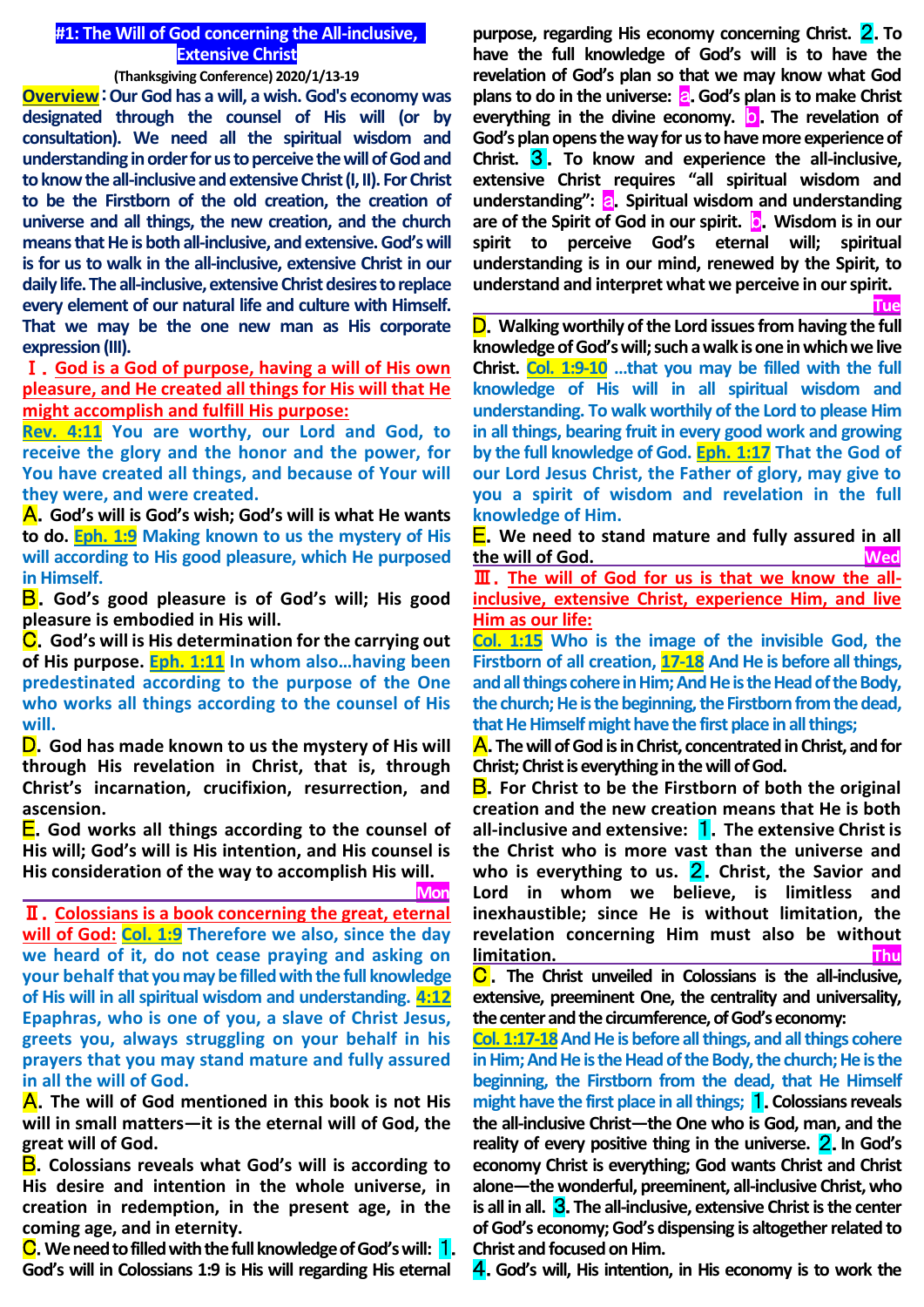**wonderful, all-inclusive, extensive Christ into our being as our life and everything so that we may become the corporate expression of the Triune God.** 

D.**The will of God is that the all-inclusive, extensive Christ be our portion, our life, our constituent, and our peace:** 1. **In 1:9 God's will refers to Christ; the will of God is profound in relation to our knowing, experiencing, and living in the all-inclusive, extensive Christ.** 2.**God's will for us is that we would know Christ, experience Christ, enjoy Christ, be saturated with Christ, and have Christ become our life and person.** 3.**God's will is that we, having the all-inclusive, extensive Christ, should walk in Him: a.** To walk in Christ **is to live, act, behave, and have our being in Him. <b>D.** As **we walk in Christ, we will be rooted in Him to have downward growth and be built up to have upward growth.** E . **We should estimate and evaluate everything according to the all-inclusive, extensive Christ:**

**Col. 2:8 Beware that no one carries you off as spoil through his philosophy and empty deceit, according to the tradition of men, according to the elements of the world, and not according to Christ; 1.** Christ is the **governing principle of all genuine wisdom and knowledge, the reality of all genuine teaching, and the only measure of all concepts acceptable to God.** 2.**Only when we have a clear view of the place of the all-inclusive, extensive Christ in God's economy will we be able to see through delusion and deception.**

F.**We need to be infused, saturated, and permeated with the all-inclusive, extensive Christ until in our experience He is everything to us:** 

**Col. 3:10-11 And have put on the new man, which is being renewed unto full knowledge according to the image of Him who created him, Where there cannot be Greek and Jew, circumcision and uncircumcision, barbarian, Scythian, slave, free man, but Christ is all and in all.** 1.**The all-inclusive, extensive Christ is in us, but we need to see Him, know Him, be filled with Him, be saturated with Him, and be absolutely one with Him.** 2.**We should allow the all-inclusive Christ to fill our whole being and to replace our culture with Himself: a.** The more Christ replaces our natural life and **culture with Himself, the more we will be able to declare, "To live is Christ"; to us, to live will be the Christ who takes full possession of us, occupies us, and fills us with Himself.** b.**The all-inclusive, extensive Christ desires to replace every element of our natural life and culture with Himself so that we may be the one new man as His corporate expression; this is the message of the book of Colossians.**<br> **Satisfying the Satisfying Satisfying Satisfying Satisfying Satisfying Satisfying Satisfying Satisfying Satisfying Satisfying Satisfying Satisfying Satisfying Satisfying Satisfying Satisfying Satisfying Sati** 

**Crucial Point**⑴**:The life to experience the all inclusive and extensive Christ by knowing God's will**

**OL1:God's will is God's wish; God's will is what He wants to do.**

**OL2: God has made known to us the mystery of His will through His revelation**

**in Christ, that is, through Christ's incarnation, crucifixion, resurrection, and ascension.**

**OL3:God works all things according to the counsel of His will; God's will is His intention, and His counsel is His consideration of the way to accomplish His will.**

## **OL4:To know and experience the all-inclusive, extensive Christ requires "all spiritual wisdom and understanding".**

**In God's plan Christ is the Head to head up all things. The whole universe is for Christ. Whatever God has planned, whatever God has done, and whatever God is doing are to make Christ the Head, the center, and everything. This is God's eternal purpose. The phrase to head up all things in Christ indicates the divine economy.** 

**Many times the saints came to me to praise someone by saying that he was humble or lovely. But after 1933 whenever I heard this kind of praise about a person, I always had a question within me. What do you mean by being humble? What do you mean by being lovely? Do you mean that here is a part of the old Adam that is so humble? Or here is a man in Adam who is so lovely? The real humility and loveliness of a Christian must be Christ Himself. Our love toward others must be Christ. Our patience, our humility, our wisdom, our knowledge, and our insight must be Christ.**

**The revelation of God's plan opens the way for us to have more experience of Christ.... Thus, we need to spend more time to learn about Christ in the plan of God. This is one of the most important reasons why we have to read the Scriptures. We read the Scriptures not to receive doctrine or teachings but to receive the revelation of Christ and the full knowledge of God's eternal plan.**

**The Bible is a book of revelation. The Bible opens the universal curtain,the universal veil, to show what is in the mind of God and what it is that God plans to do in this universe. This plan is to make His Son everything. God's desire, plan, and mind is to make Christ everything. This is the content of the entire Scriptures.** 

#### **Application to the new ones**

**If you have the full knowledge of God's will, you would know what God is doing in the universe. What a wonderful thing is this! If you don't know God's economy which is according to God's will, your life will be full of contradiction and confusion. But once you realize what God is doing right now, your view about your life would be full of light and there would be no contradiction and confusion.** 

**To realize God's economy, you should** ⑴**read the Bible,** ⑵**receive the Word of the Bible by prayer and pray to understand the Word with the Spirit of wisdom and revelation. According to your natural concept, Christ has died on the cross to forgive your sins. This is correct, but God's salvation does not stop at the cross. So the veil of your natural concept concerning Christ needs to be taken away to know the wonderful and excellent Christ in God's economy by the revelation of the mystery and when you read the Bible, your heart needs to love the Lord, open your heart and exercise your spirit to pray. If you do so, you will see that your going to your company is to experience the all inclusive and extensive Christ.** 

**Many people have sullen face in the packed train to work because they don't have such vision and realization, they. Americans say "Oh, God, it is Monday(OGIM)!","Thank God, it is Friday(TGIF)!" This**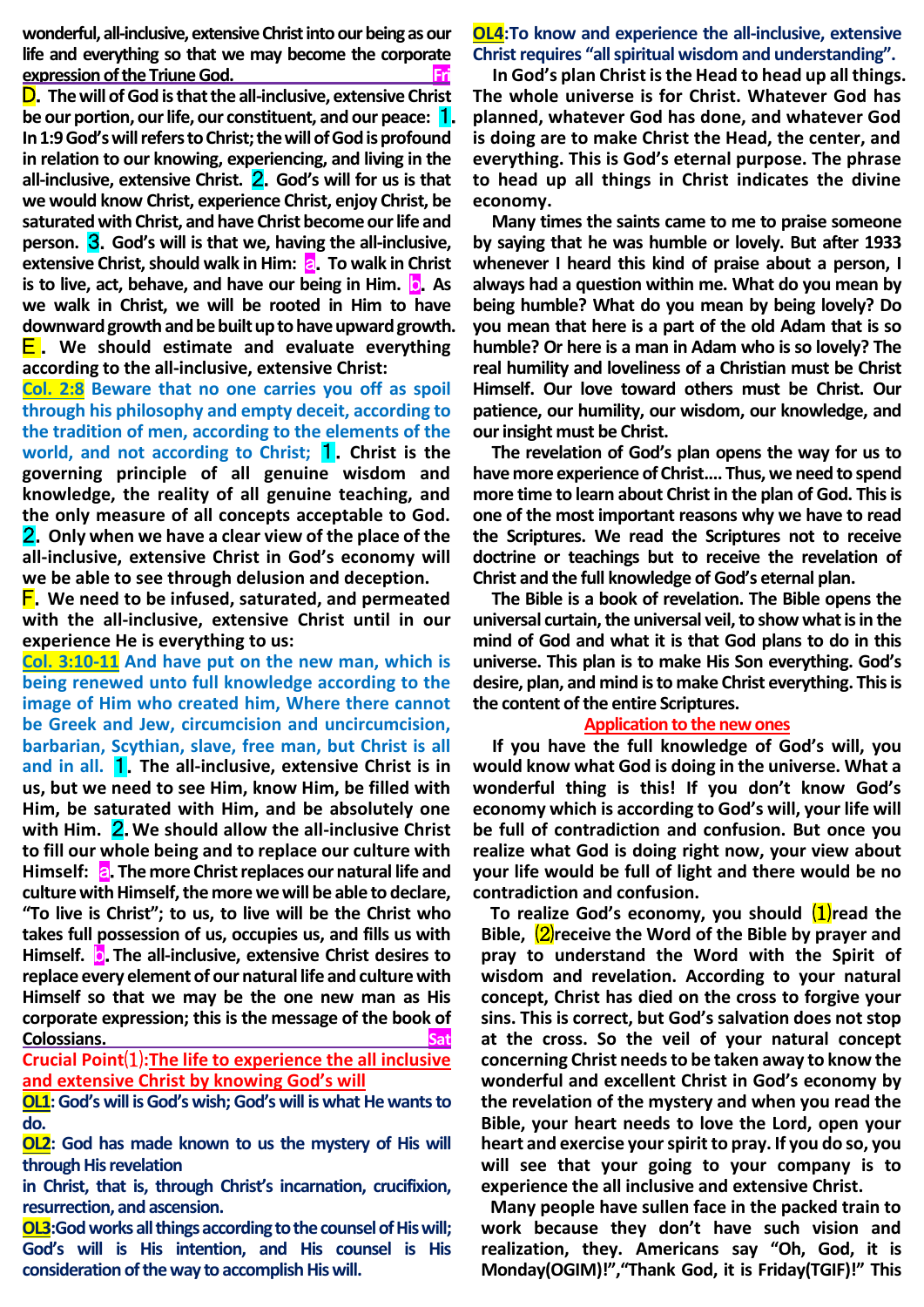**means "It is already Monday, I need to work", "It is finally Friday, my job is done". But you should call upon the name of the Lord and pray-read the Word, get revived every morning and go to work with joy as those who have vision. Rejoice in the Lord always** ピ**Phil. 4:4). If you go to work with the purpose of experiencing Christ, you will experience "going up" in your business results.**

**Prayer**:**"Oh Lord Jesus, grant me the spirit of wisdom and revelation to know God's will and God's economy. In God's economy, Christ is all inclusive and extensive. Thank the Lord that my going to work, or school, today is to experience Christ. I will go to work with joy to gain Christ.! What excellent the Christian life is with the realization of God's will!"** 

**CrucialPoint**⑵**:Christ having preeminence in both the old creation and the new creation shows that He is allinclusive and extensive. Christ needs to be experienced as the center and the circumference in our school life. OL1: The will of God is in Christ, concentrated in Christ, and for Christ; Christ is everything in the will of God.**

**OL2: For Christ to be the Firstborn of both the original creation and the new creation means that He is both allinclusive and extensive. (For Christ to be the Firstborn in the creation of the heaven, the earth and all things in the universe shows Christ is extensive as the universe is expanding without limitation. For Christ to be the Firstborn of the new creation, the new man shows that Christ is allinclusive as written, "…the new man…where…Christ is all in all (Col. 3:11).")**

**OL3: The Christ unveiled in Colossians is the all-inclusive, extensive, preeminent One, the centrality and universality, the center and the circumference, of God's economy.**

**The revelation concerning Christ in Colossians is both allinclusive and extensive.…For Christ to be the Firstborn of both the original creation and the new creation means that He is both extensive and all-inclusive. In the new man there is room only for Christ; Christ is all and in all. This shows His all-inclusiveness. However, the fact that He is the Firstborn of all creation indicates His extensiveness.**

**Many Christians think that to receive Christ is simply to believe in Him. Receiving Christ, however, is not as simple as this.... According to our concept and according to traditional doctrine, Christ is rather simple. Many believers only realize that Christ, the Son of God, is the Savior who loved us and died for us. If we believe in Christ, we are saved. However, the receiving of Christ in a book such as Colossians involves a great deal more than this.**

**Receiving Christ can be compared to breathing. Just as breathing is a continual process, so our receiving of Christ should take place continually. Regrettably, however, a great many Christians have had only the initial receiving of Christ. They do not receive Him continuously.…If we do not receive Christ continually, we shall not enjoy the full benefit of the Christ we have received initially.**

### **Application to young people and college students**

**In God's creation, there are the old creation and the new creation. The old creation is creation of the heaven, the earth and the all things in the universe and creation of man. The new creation is the church as the one new man. Christ is the Firstborn of the all creatures. The Firstborn here is telling** 

**about excellency of Christ. Moreover, all things cohere in Him. In other words, without Christ, all things including the solar system and the galaxy will fall into great confusion. But**  we praise the Lord. All universe coheres in Christ.

**Col. 1:15(the Son…,) Who is the image of the invisible God, the Firstborn of all creation, 17 And He is before all things, and all things cohere in Him; Without Christ your school life**  will also go into piece. But with Christ, it will be well **organized.**

**Christ is also the Firstborn of the new creation, the church. Col. 1:18 And He is the Head of the Body, the church; He is the beginning, the Firstborn from the dead, that He Himself might have the first place in all things; In order to experience the excellency of Christ in your school life, you need to pray. Prayer is to claim and reconfirm that you are no longer you but Christ. Christ has become the life-giving spirit in His resurrection. You need to call on the Lord's name, open your heart to Him, return to your spirit and then pray. What God is seeking in us is Christ. Please take Christ as the center and everything in your school life.**

**As an example, while you are preparing for exams, please**  experience Christ as wisdom, understanding, **concentration for your study. Not only that, experience Christ as your relief, your mental calmness and peace, and your good sleep. When you study, it is not good to keep studying from morning through evening. Besides proper concentration, you also need proper amusement, something for relief. Otherwise, your study will not be effective. Even you are busy in studying, coming to the meeting to enjoy Christ become good relief for you. Every excellent student brothers and sisters are able to testify this. Thisis to take Christ as your center and circumference in your study for exam.**

**Prayer: "O Lord Jesus, Christ revealed in Colossians is beyond our limited concept or understanding, but He is all-inclusive and extensive. Praise the Lord. I want to continually open to you and receive you, so that I may be able to know this Christ and to walk in Christ. In my real school life, may I take Christ as centrality, that is understanding and concentration, and experience Him as universality, that is proper relief for me. Amen!"** 

**Crucial Point**⑶**: God can gather us(the scattered and**  divided people) in Christ to become one new man

**OL1:** The more Christ replaces our natural life and culture **with Himself, the more we will be able to declare, "To live is Christ."**

**OL2: The all-inclusive, extensive Christ desires to replace every element of our natural life and culture with Himself so that we may be the one new man as His corporate expression.**

**The enemy within us is subtle. We have certain standards, either the standards we have inherited or those we have made for ourselves. Because these standards are good, we do not condemn them.**

**The time has come for all of us in the churches to hear this message, to see this vision, and to condemn our cultural**  standards. Then we shall realize that what God wants is Christ **and that Christ today is the lifegiving Spirit mingled with our spirit. Instead of living according to a certain standard, we should simply live by the Christ who dwells in our spirit. Aswe**